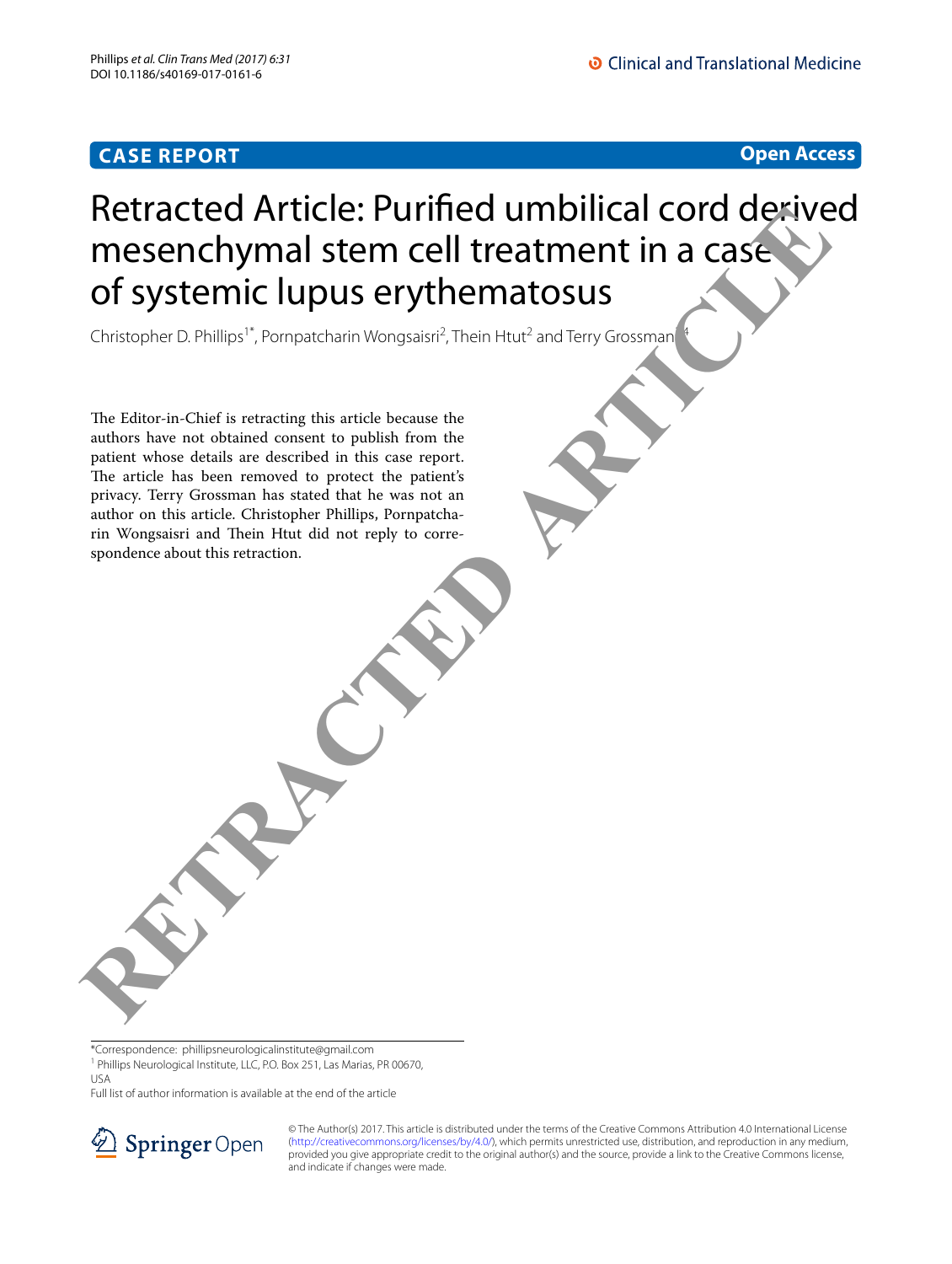RETRACTED ARTICLE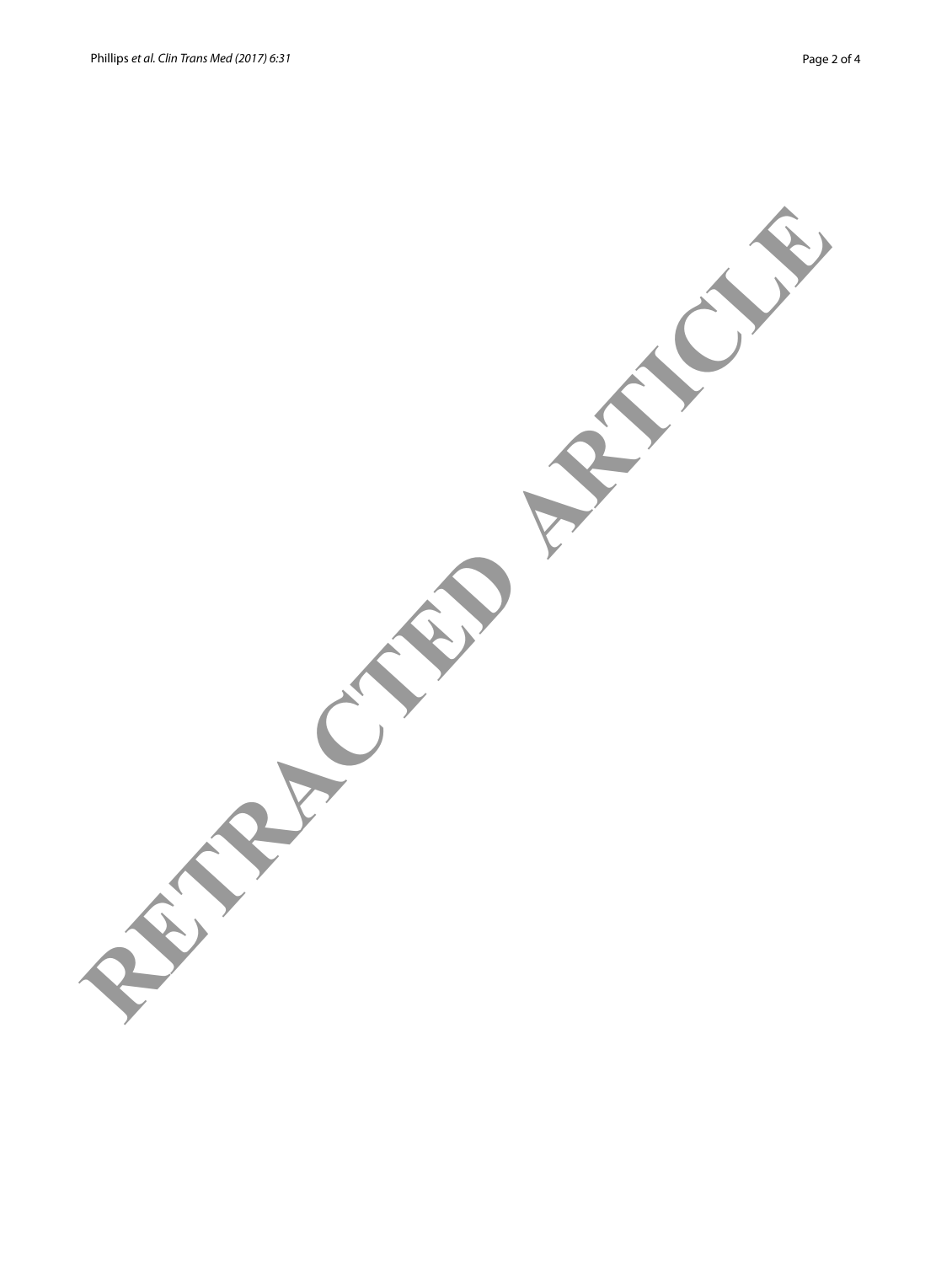RETRACTED ARTICLE